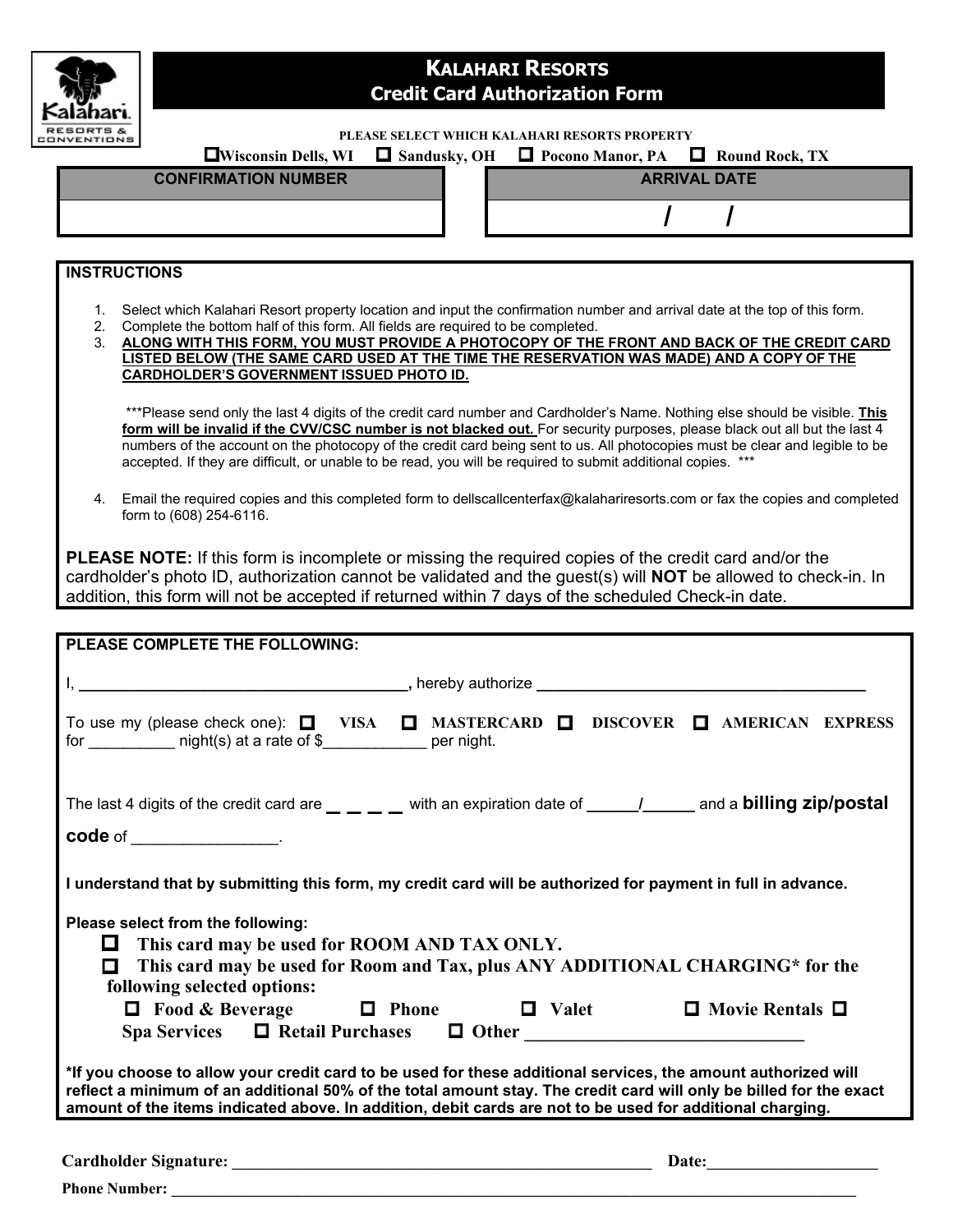## **PLEASE SEE REVERSE SIDE FOR EXAMPLES OF APPROVED COPY SAMPLES**